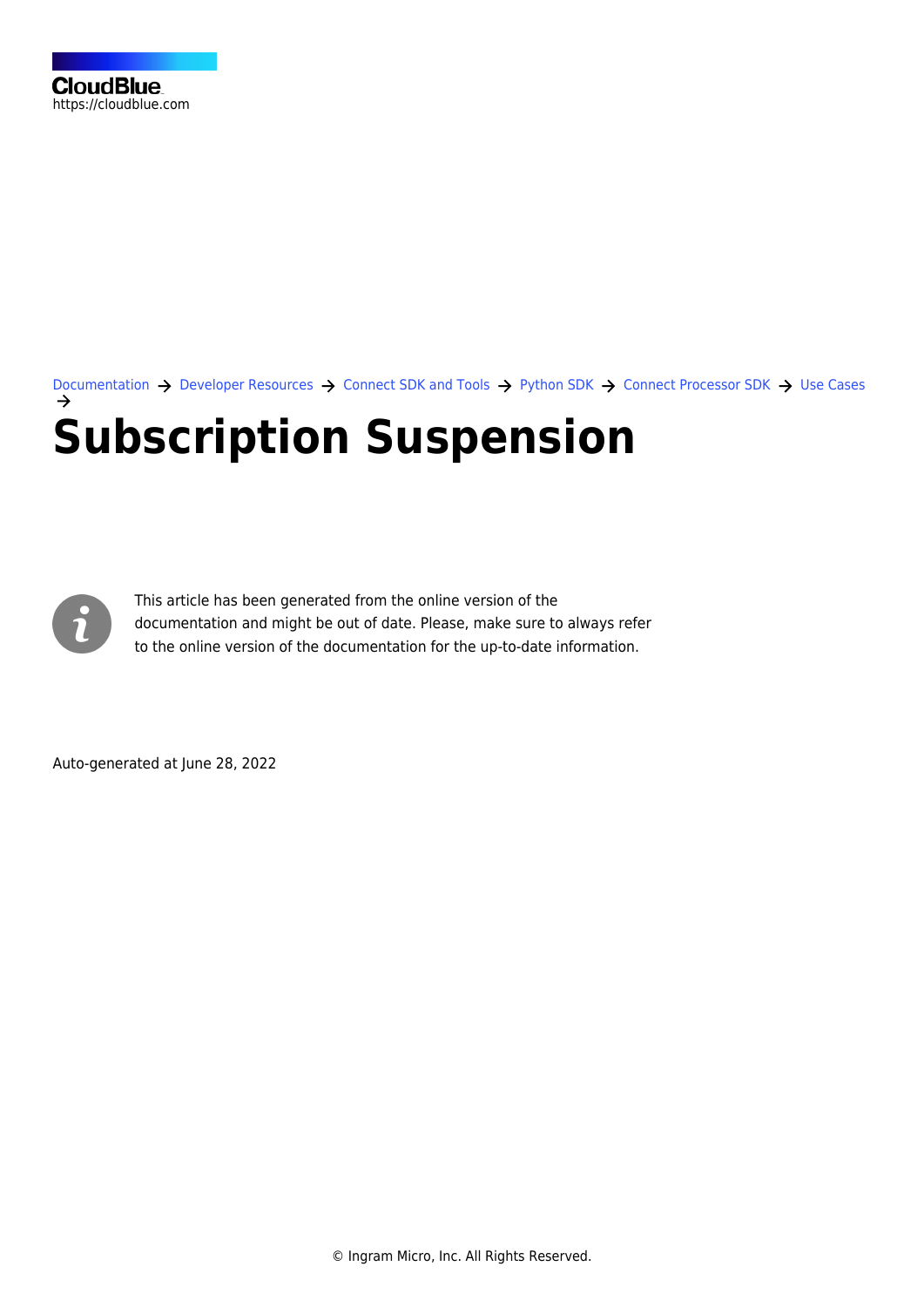# **CloudBlue**

In case your customer decided to suspend a subscription, The Connect platform generates a suspend subscription request. Once this request is approved, its corresponding subscription will be automatically suspended by the platform.

The initial status of a suspend fulfillment request is Pending. It remains in this state until it is processed via the Connect platform or via your deployed middleware. In case a suspend request is successfully processed, its status is changed to Approved. Furthermore, the Connect platform transfers the associated subscription to the Suspended state.

Vendors can deploy the Processor to approve pending suspend request and consequently suspend active subscriptions via their systems.

## **Prerequisites**

Before following the provided use case, make sure that all of these prerequisites are met:

- Your [product](https://connect.cloudblue.com/community/modules/products/) is defined on the Connect platform.
- The [Administrative Hold](https://connect.cloudblue.com/community/modules/products/capabilities/) capability is enabled.
- An active [subscription](https://connect.cloudblue.com/community/modules/subscriptions/) is required to create a suspend request.
- The [Processor SDK Template](https://connect.cloudblue.com/community/sdk/connect-processor-sdk/processor-template/) is successfully deployed.
- Your deployed Processor is [properly configured.](https://connect.cloudblue.com/community/sdk/connect-processor-sdk/configuration/)
- [Vendor API configuration](https://connect.cloudblue.com/community/sdk/connect-processor-sdk/configuration/#Connection_configuration) is presented.

## **Creating Suspend Requests**

Suspend requests for active subscriptions are created by customers. Vendors can also create a suspend request by accessing an active preview subscription.

Before creating a suspend request, make sure that the **Administrative Hold** capability from your product profile page is enabled.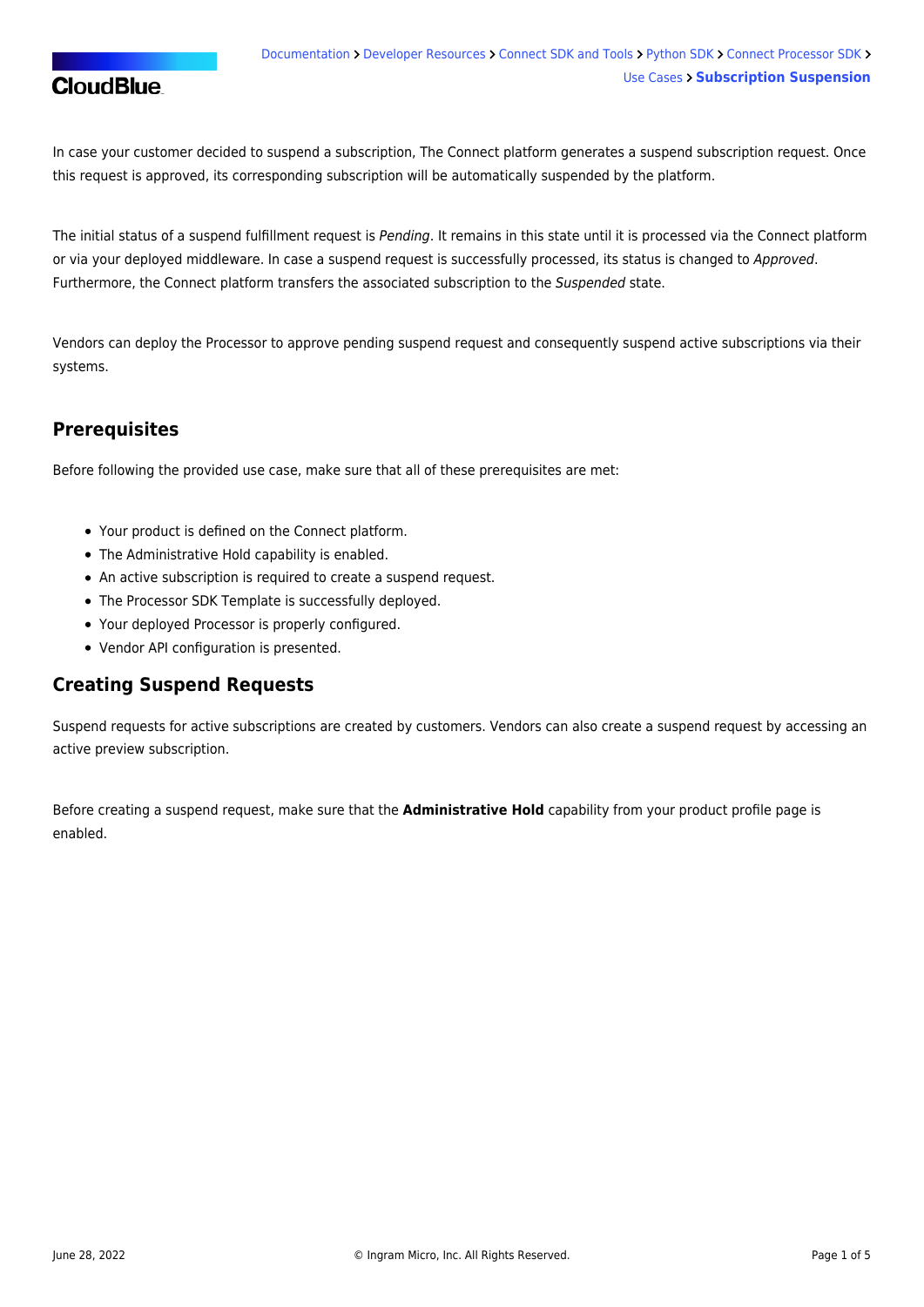# **CloudBlue**



The following steps showcase how to create a suspend request for your generated preview subscription.

#### **1. Access active subscription details**

Click on your active preview subscription from the **Subscriptions** module of the Connect platform.

| <b>CloudBlue</b>                                     | $\mathcal{C}$ Subscriptions $\vee$              |                                   |                                      |          | <b>@</b> HELP         | с₽                    | Front Street Inc.<br>⊕<br>$\checkmark$<br>Vendor · Robert Balboa |
|------------------------------------------------------|-------------------------------------------------|-----------------------------------|--------------------------------------|----------|-----------------------|-----------------------|------------------------------------------------------------------|
| Subscriptions <sup>o</sup>                           | <b>DIRECTORY</b><br><b>FULFILLMENT</b>          | <b>BILLING</b>                    |                                      |          |                       |                       | <b>CREATE SUBSCRIPTION</b><br>$+$                                |
| Custom $\sim$<br>C REFRESH                           | $\overline{7}$ 3 FILTERS APPLIED                | <sup>1</sup> + 1 SORT APPLIED     | <b>III</b> COLUMNS                   |          |                       | Rows per page 10 -    | $1-1$ of $1 \leq$                                                |
| SUBSCRIPTION $\equiv$                                | PRODUCT -                                       | MARKETPLACE -                     | CUSTOMER $\sim$                      | PERIOD - | NEXT BILLI ~          | CREATED J             | STATUS $\equiv$                                                  |
| AS-2764-1458-2480 Preview<br>External ID: 86EFMS8RLY | ◉<br><b>Tutorial Product</b><br>PRD-404-832-779 | Tutorial Marketp<br>壸<br>MP-38661 | Schumm and Sons<br>TA-5894-2747-5105 | 1 month  | 04/12/2021<br>8:33 AM | 02/12/2021<br>7:11 AM | $\bullet$ Active                                                 |
|                                                      |                                                 |                                   |                                      |          |                       | Rows per page 10 -    | $1-1$ of $1 \leftarrow \rightarrow$                              |

.<br>IdBlue Connect © 2021 — Ingram Micro Inc. All Rights Reserved. — <mark>Privacy | Terms of Service</mark> - Version 22.0.1709-g0140e07

Your subscriptions are displayed within the **Directory** tab. Make sure that a subscription that you want to suspend is in the Active state and it is marked with the **Preview** tag.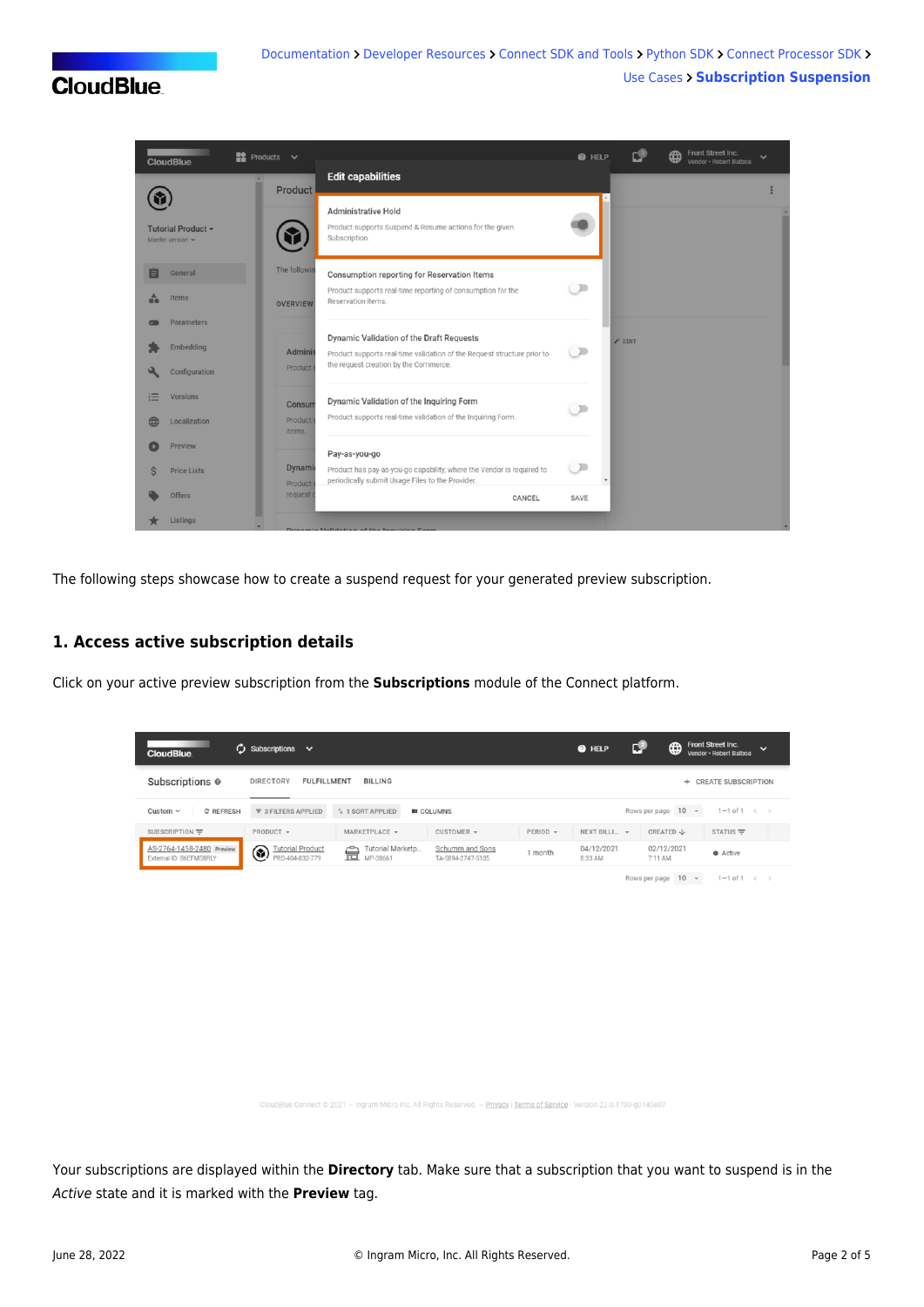

### **2. Launch a Suspend Request Wizard**

Open the **Actions** menu from the subscription details screen and click the **Cancel** button.

| ø<br>Subscriptions $\sim$<br><b>CloudBlue</b>                                                                                                                                                                                                                                                              | @ HELP                    | ⊕ | Front Street Inc.<br>Vendor · Robert Balboa | $\checkmark$            |
|------------------------------------------------------------------------------------------------------------------------------------------------------------------------------------------------------------------------------------------------------------------------------------------------------------|---------------------------|---|---------------------------------------------|-------------------------|
| Subscription details $\circ$<br>$\leftarrow$                                                                                                                                                                                                                                                               |                           |   |                                             | ACTIONS -               |
| Subscription<br><b>Request In Progress</b><br>Marketplace<br>Product<br><b>Status</b>                                                                                                                                                                                                                      |                           |   |                                             | <b>Provider Actions</b> |
| AS-2764-1458-2480 Preview<br><b>Tutorial Marketplace</b><br><b>Tutorial Product</b><br>$\triangleq$<br>Active<br>6<br>PRD-404-832-779<br>MP-38661<br>Recurring                                                                                                                                             |                           |   | C                                           | Billing                 |
| <b>BILLING</b><br><b>CONTROL PANEL</b><br><b>RESERVATION</b><br>PAY AS YOU GO<br><b>PARAMETERS</b><br><b>DETAILS</b><br><b>TIERS</b><br><b>FULFILLMENT</b>                                                                                                                                                 |                           |   |                                             | Suspend                 |
|                                                                                                                                                                                                                                                                                                            |                           |   |                                             | Resume                  |
| Activation template is used to share details of the successful asset creation with the user. Once purchase<br>request is approved, this template is used to generate user-visible notification.<br>This template uses Markdown syntax and allows to use Parameters of the product which has scope 'Asset'. | Downloads<br>Windows      |   |                                             | <b>Customer Actions</b> |
| Formatting<br>Markdown allows you to control various aspects of the document:                                                                                                                                                                                                                              | Documents<br>Admin Manual |   | ධ                                           | Change<br>Cancel        |
| 1. Text formatting like bold or italic<br>2. Images embedding<br>3. Lists<br>4. and more                                                                                                                                                                                                                   |                           |   |                                             |                         |
| CloudBlue Connect @ 2021 - Ingram Micro Inc. All Rights Reserved. - Privacy   Terms of Service - Version 22.0.1726-gd372f5d                                                                                                                                                                                |                           |   |                                             |                         |

Follow the wizard steps to successfully create a suspend request.

#### **3. Confirm your Change Request creation**

Click the **Create Suspend Request** button to confirm your decision.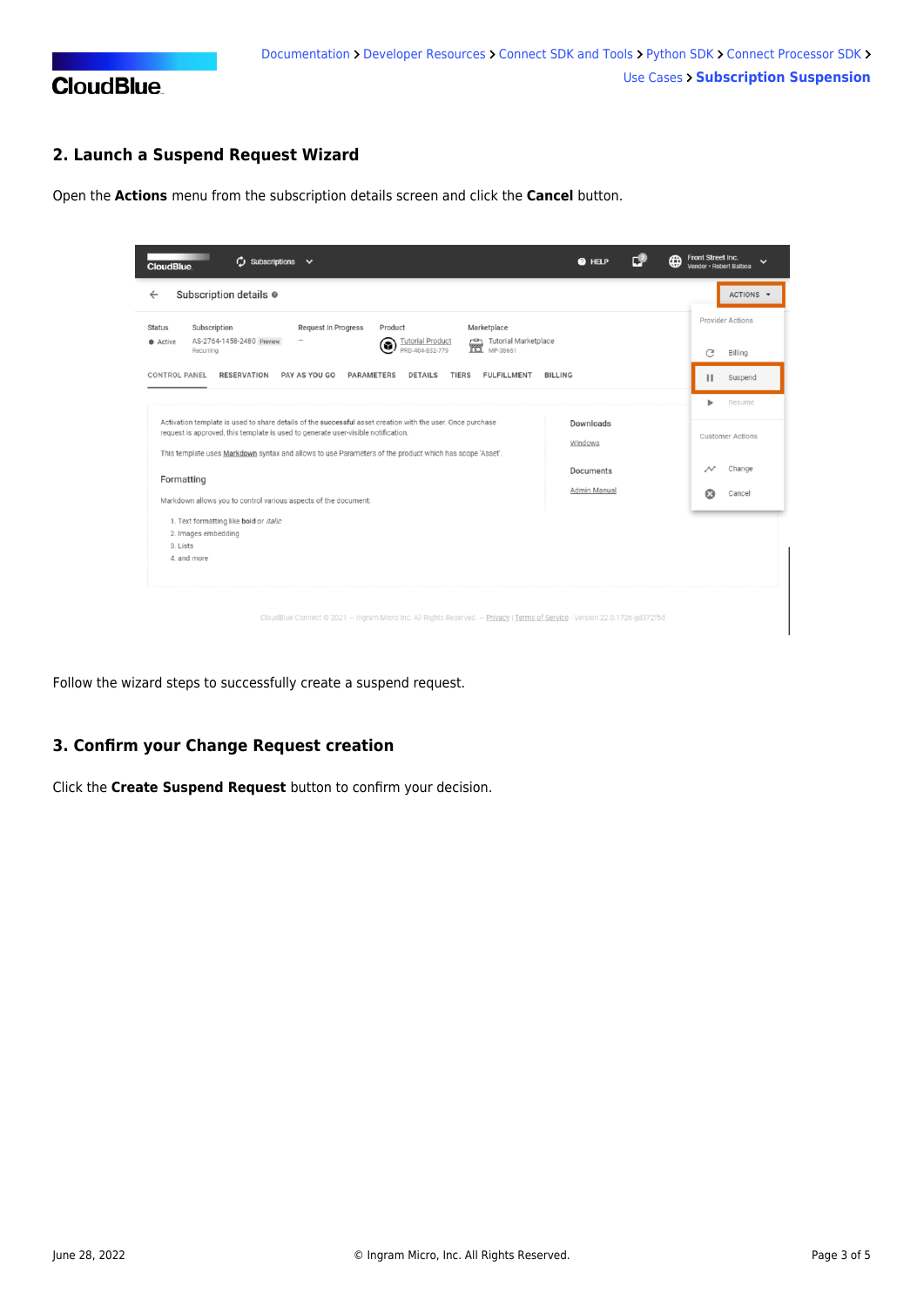# **CloudBlue**



Therefore, the Connect platform generates a fulfillment request to suspend a subscription.

### **Code Snippets**

Create a script that triggers specific API requests to approve the aforementioned suspend requests. Therefore, subscriptions can be suspended by approving these requests via your configured [Processor SDK Template.](https://github.com/cloudblue/connect-processor-template-for-python)

```
from connect processor.app.utils.utils import Utils
from cnct import ConnectClient
from typing import Dict
class Suspend:
     """ This class is used to manage suspend requests.
     @staticmethod
    def process request(request, client):
         # type: (Dict, ConnectClient) -> Dict
         # This method processes the suspend requests with Pending status
         # Get the ID of the subscription that should be suspended.
         # The Subscription ID can be saved as a fulfillment parameter.
        # This external subscription id is used to call the Vendor API and suspend subscriptions
        external subscription id = Utils.get param value(request, 'fulfillment', 'subscription id')
         # Add the code to suspend the subscription by calling the Vendor API:
```